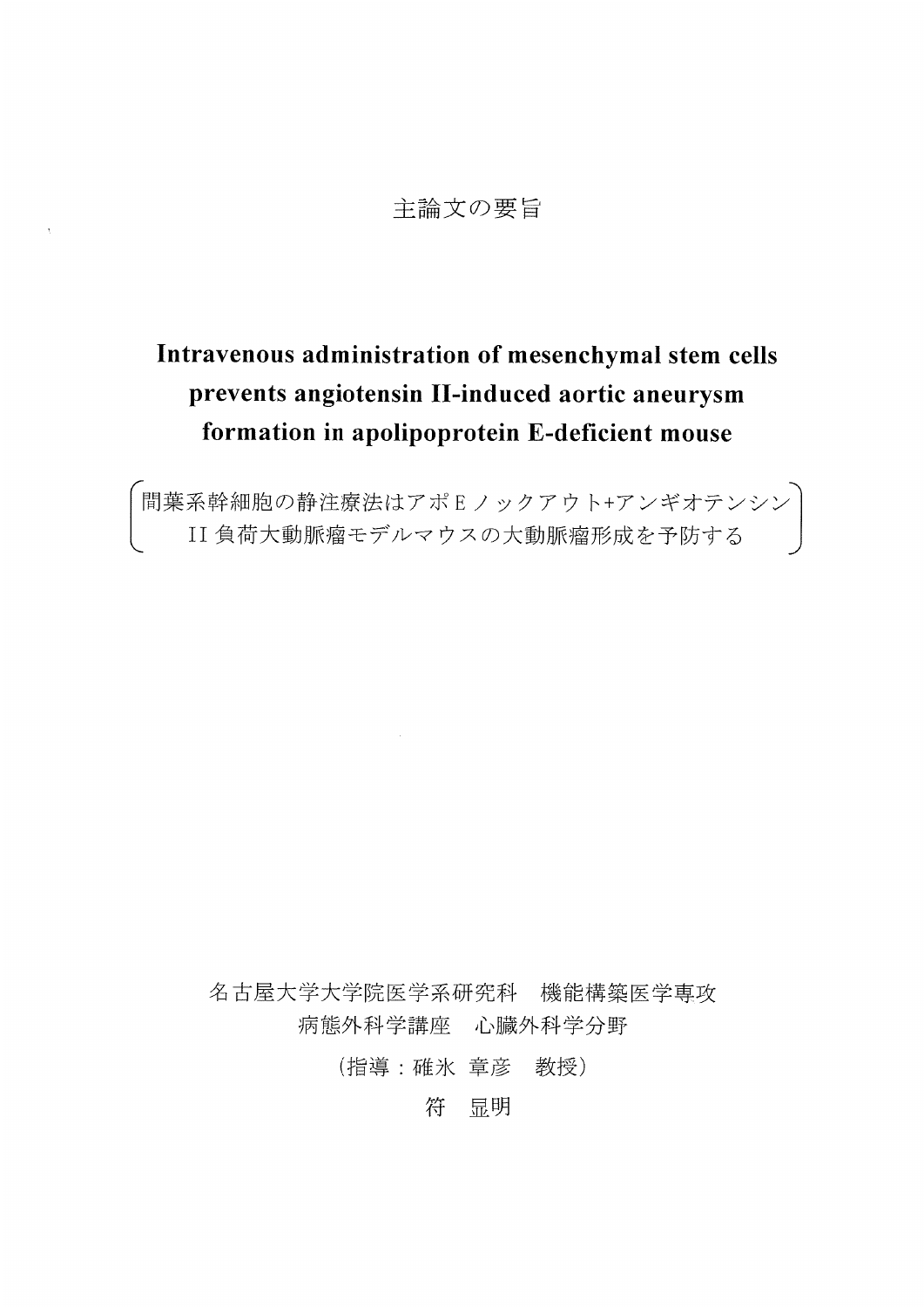## **Introduction**

Aortic aneurysm (AA) is a common life-threatening disease and its prevalence is increasing with the ageing society. The pathogenesis of AA is characterized by chronic inflammation in the aortic wall with accumulation of macrophages and degradation of extracellular matrix with increased matrix metalloproteinases (MMPs). Accumulating evidence indicates that anti-inflammation is a promising therapeutic strategy for AA. Mesenchymal stem cells (MSCs) are known to be capable of suppressing inflammatory responses. Intra-abdominal implantation of bone marrow-derived MSCs (BM-MSCs) sheet by laparotomy has been reported to attenuate angiotensin II (AngII)-induced AA growth in apolipoprotein E-deficient (apo $E^{-/2}$ ) mice through anti-inflammation effects. However, cell delivery by laparotomy is invasive; we here demonstrated the effects of multiple intravenous administrations of BM-MSCs on AngII-induced AA formation.

# **Object and Methods**

BM-MSCs were isolated from femurs and tibiae of male apo $E^{-/-}$  mice (6 to 8 weeks old). Experimental AA was induced by AngII infusion (1000 ng/kg/min) for 28 days in male apo $E^{-/-}$  mice (24 to 28 weeks old). Mice received weekly intravenous administration of BM-MSCs (n=12, group MSC4,  $1 \times 10^6$  cells in 0.2 ml saline) or saline (n=10, group CONT, 0.2 ml saline) (Figure 1A). After 4 weeks, the outer aortic diameter was measured at ascending, phrenic, and infrarenal levels. AA was defined as an increase in aortic diameter of ≈ 50%. AA incidence was evaluated. Elastin content in aortic tissue was quantified using A Fastin elastin assay Kit (Biocolor, County Antrim, UK). Histology and immunofluorescence staining were performed to evaluate aortic wall morphology and macrophage infiltration. Gelatin zymography was performed to evaluate MMP-2 and MMP-9 enzymatic activities in aortic tissues. In addition, enzyme-linked immunosorbent assay (ELISA) was performed to quantify protein expression including MMP inhibitors (TIMP-1 and -2), chemokine (MCP-1), cytokines (IL-1ß, IL-6, and TNF- $\alpha$ , and growth factors (IGF-1 and TGF-ß1).

### **Results**

1. BM-MSCs inhibited development of AA in Ang II-infused apo $E^{-1}$  mice

The AA incidence in group CONT was 100%, which was significantly decreased to 50% in group MSC4 (Figure 1C). At the ascending, phrenic, and infrarenal levels, group CONT mice showed significantly larger aortic diameters compared with group Sham. Treatment with BM-MSCs resulted in significantly decreased aortic diameters compared with group CONT at ascending and infrarenal levels, but not at phrenic level (Figure 1D-F).

2. BM-MSCs suppressed aortic elastin degradation in AngII-infused apo $E^{-/-}$  mice.

EVG-stained sections from suprarenal aortas of group Sham showed normal wavy elastic lamina structure in the aortas, but sections from group CONT showed disruption of elastic fibers and aneurysm formation. Intravenous administration of BM-MSCs partially maintained the wavy structure of the elastic lamellae (Figure 2A-C). In addition, the elastin content of the aorta in group MSC4 was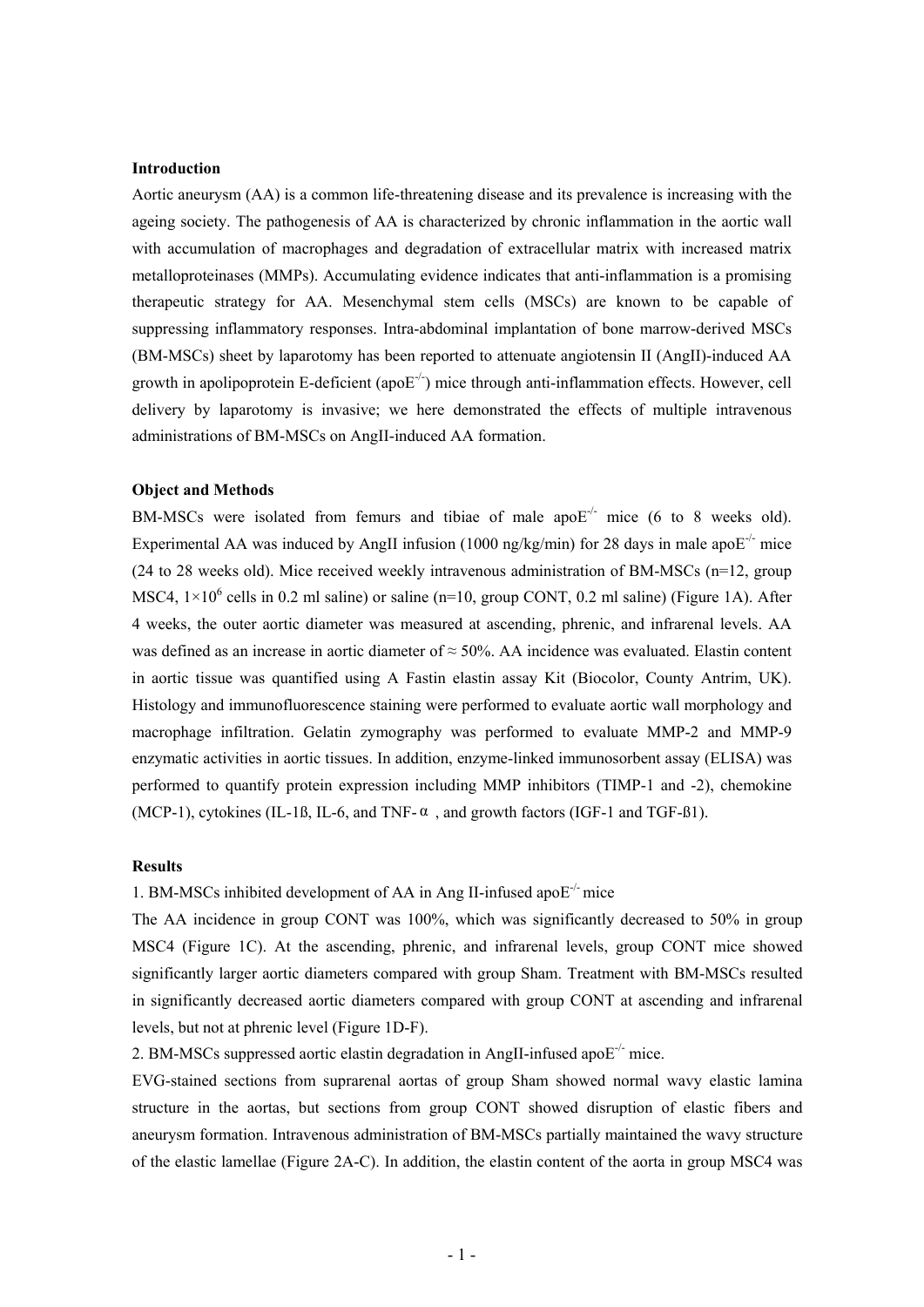significantly increased compared with group CONT, and showed no significant difference compared with group Sham (group MSC4 vs. group CONT,  $39.69 \pm 7.65$  vs  $24.80 \pm 2.78$ ,  $\mu$ g/mg,  $P < 0.01$ ; group MSC4 vs. group Sham,  $39.69 \pm 2.21$  vs.  $48.35 \pm 3.28$ ,  $\mu$ g/mg,  $P > 0.05$ ; Figure 2D).

3. BM-MSCs decreased inflammatory response in AngII-infused apo $E^{-/-}$  mice

Immunofluorescence staining demonstrated that F4/80-positive macrophages were detected abundantly in the adventitia and media of the suprarenal aortic walls in group CONT. The macrophages infiltration was ameliorated by BM-MSCs administration (Figure 3 A-E). Quantitation of the area of F4/80 staining as a ratio of the DAPI staining area was shown in Figure 3 J.

4. BM-MSCs suppressed activities of MMP-2 and MMP-9 in AngII-infused apo $E^{-/-}$  mice

Gelatin zymography was conducted to evaluate MMP-2 and -9 enzymatic activities in the aortic tissues. A representative zymogram was shown in Figure 4A. Quantitation of the band intensity shows that (pro- and active-) MMP-2 and (pro- and active-) MMP-9 activities were significantly decreased in group MSC4 compared with group CONT (Figure 4B-E).

5. BM-MSCs regulated aortic cytokines, chemokine, and growth factors expression

Protein expression in aortic tissue was evaluated by ELISA. There were no statistical differences in TNF-α expression between group CONT and group MSC4, while expressions of IL-1β, IL-6, and MCP-1 that promote inflammatory reaction were significantly decreased in group MSC4 compared with group CONT (Figure 5A-D). At the same time, the expression of IGF-1 and TIMP-2 which promote elastin synthesis were significantly increased in group MSC4 compared with group CONT, though expression of TGF-β1 and TIMP-1 showed no significant difference (Figure 5E-H).

6. Cell tracking of transplanted BM-MSCs

We investigated whether intravenous injected BM-MSCs mobilized into the aortic walls. BM-MSCs were labeled with fluorescent PKH26 and then intravenously injected into the apo $E^{-/-}$  mice via tail vein. PKH26 labeled BM-MSCs were detected in the media and adventitia of aortas four weeks after operation (Figure 6).

#### **Discussion**

MSCs are known to be capable of suppressing inflammatory responses. Intra-abdominal implantation of BM-MSCs sheets by laparotomy has been reported to inhibit the development of Ang II-induced aortic aneurysm in apo $E^{-}$  mice by anti-inflammation and elastin preservation. However, BM-MSCs implantation by laparotomy is an invasive approach; an alternative delivery approach is needed. Studies have shown that intravenous delivery of MSCs is an effective approach for treatment of a variety of diseases such as myocardial infarction, stroke, lung injury, and diabetes mellitus. Moreover, it is considered a suitable route for translation into clinical application, due to its low invasiveness. In the present study, we demonstrated that intravenously administered BM-MSCs were capable of engrafting into the aortic wall in Ang II-infused apo $E^{-/-}$  mice, and that multiple intravenous administrations of BM-MSCs could effectively prevent AA formation.